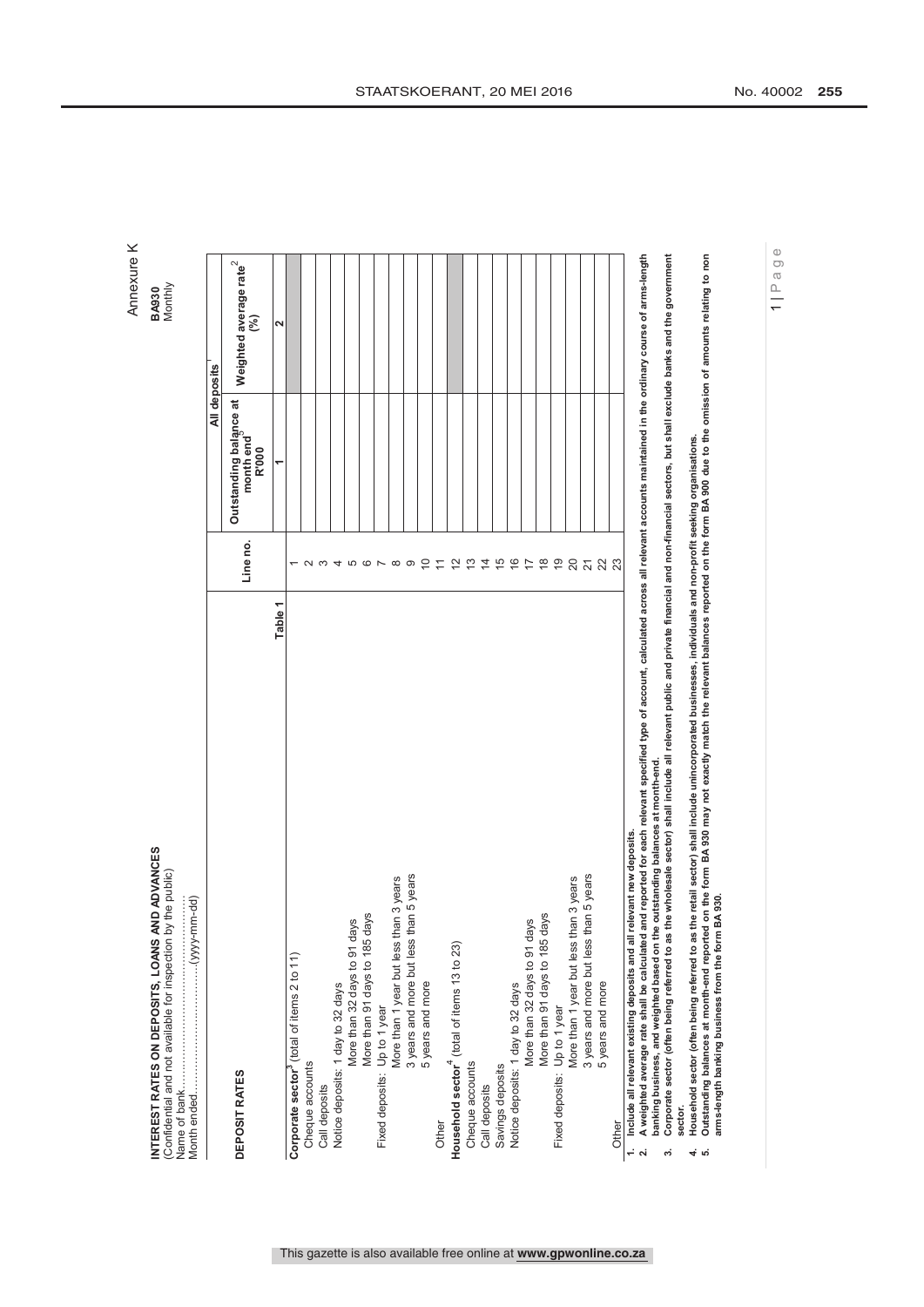| DEPOSIT RATES                                                                                                                                                                                                                                                             | Line no.        | Outstanding balance at<br>month end<br>R'000 | Weighted average rate <sup>2</sup><br>$\widehat{\mathcal{E}}$ |
|---------------------------------------------------------------------------------------------------------------------------------------------------------------------------------------------------------------------------------------------------------------------------|-----------------|----------------------------------------------|---------------------------------------------------------------|
| Table 1                                                                                                                                                                                                                                                                   |                 |                                              | Σ                                                             |
| of items 25 to 34)<br>Foreign sector - rand denominated (total                                                                                                                                                                                                            | 24              |                                              |                                                               |
| Cheque accounts                                                                                                                                                                                                                                                           | <b>25</b><br>26 |                                              |                                                               |
| Call deposits                                                                                                                                                                                                                                                             |                 |                                              |                                                               |
| Notice deposits: 1 day to 32 days                                                                                                                                                                                                                                         | 27              |                                              |                                                               |
| days<br>More than 32 days to 91                                                                                                                                                                                                                                           |                 |                                              |                                                               |
| More than 91 days to 185 days                                                                                                                                                                                                                                             | $\frac{8}{2}$   |                                              |                                                               |
| Fixed deposits: Up to 1 year                                                                                                                                                                                                                                              |                 |                                              |                                                               |
| More than 1 year but less than 3 years                                                                                                                                                                                                                                    | $\frac{5}{6}$   |                                              |                                                               |
| 3 years and more but less than 5 years                                                                                                                                                                                                                                    | 33              |                                              |                                                               |
| 5 years and more                                                                                                                                                                                                                                                          |                 |                                              |                                                               |
| Other                                                                                                                                                                                                                                                                     | 34              |                                              |                                                               |
| All domestic private sectors <sup>3</sup> (total of items 36 to 45)                                                                                                                                                                                                       | 35              |                                              |                                                               |
| Cheque accounts                                                                                                                                                                                                                                                           | 36              |                                              |                                                               |
| Call deposits                                                                                                                                                                                                                                                             |                 |                                              |                                                               |
| Notice deposits: 1 day to 32 days                                                                                                                                                                                                                                         | 38              |                                              |                                                               |
| More than 32 days to 91 days                                                                                                                                                                                                                                              | 39              |                                              |                                                               |
| More than 91 days to 185 days                                                                                                                                                                                                                                             | $\overline{4}$  |                                              |                                                               |
|                                                                                                                                                                                                                                                                           | $\frac{4}{3}$   |                                              |                                                               |
| Fixed deposits: Up to 1 year<br>More than 1 year but less than 3 years                                                                                                                                                                                                    | 42              |                                              |                                                               |
| than 5 years<br>3 years and more but less                                                                                                                                                                                                                                 | 43              |                                              |                                                               |
| 5 years and more                                                                                                                                                                                                                                                          | $\frac{4}{3}$   |                                              |                                                               |
| Other                                                                                                                                                                                                                                                                     | 45              |                                              |                                                               |
| Interbank deposit rate                                                                                                                                                                                                                                                    | 46              |                                              |                                                               |
| A weighted average rate shall be calculated and reported for each relevant specified type of account, calculated across all relevant accounts maintained in the ordinary course of arms-length<br>1. Include all relevant existing deposits and all relevant new deposits |                 |                                              |                                                               |

**banking business, and weighted based on the outstanding balances at month-end.**

**3. Include corporate and household sectors but exclude banks and the government sector.**  $\vec{m}$  +

A weighted average rate shall be calculated and reported for each relevant specified type of account, calculated across all relevant accounts maintained in the ordinary course of arms-length<br>banking business, and weighted **4. Outstanding balances at month-end reported on the form BA 930 may not exactly match the relevant balances reported on the form BA 900 due to the omission of amounts relating to non arms-length banking business from the form BA 930.**

Annexure K

Annexure K

**All deposits**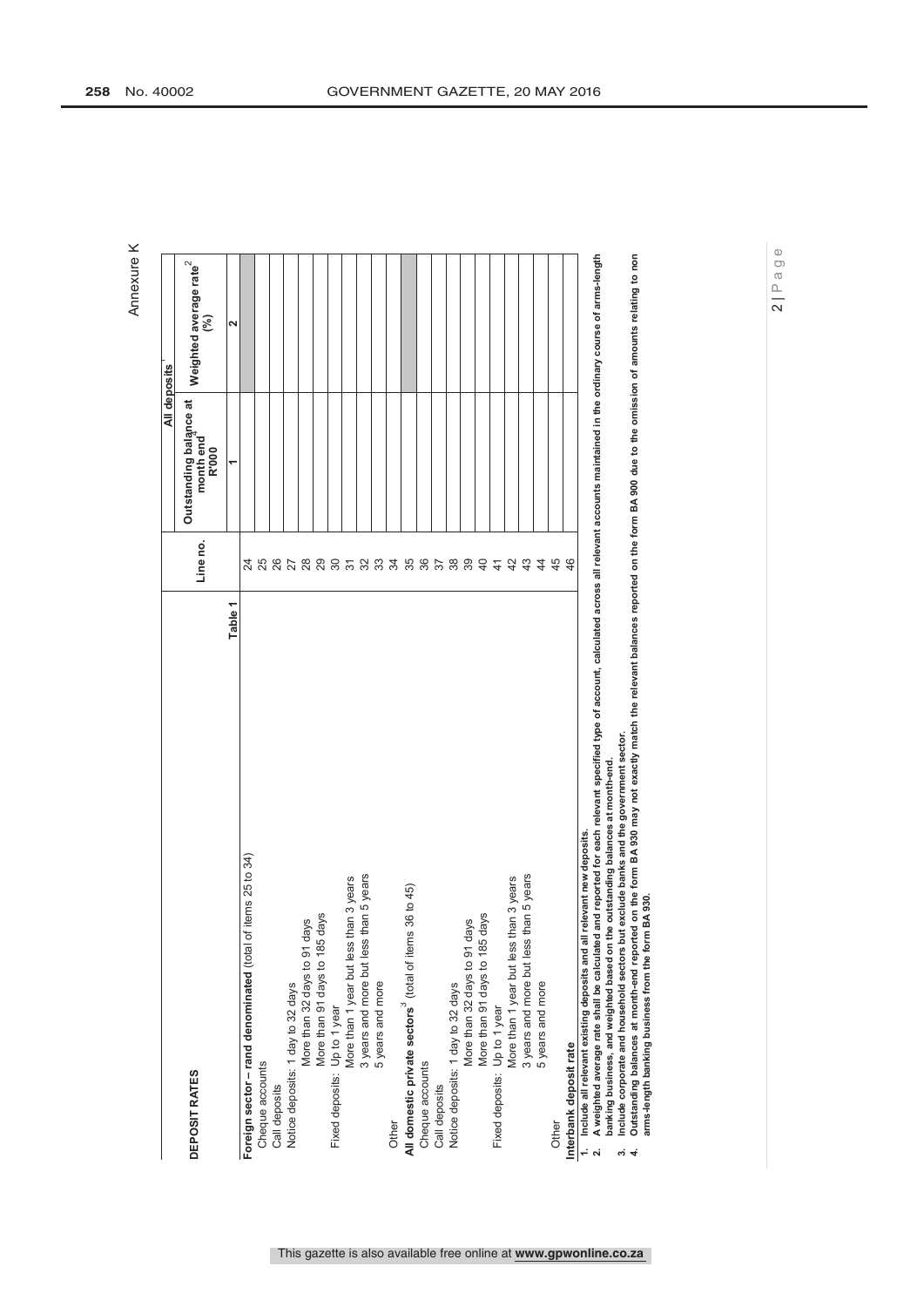|                                                                                                                                                                                                                                                                                                  |               |               |                                              |                                           |                                              | <b>VIDNUMINE</b>                   |
|--------------------------------------------------------------------------------------------------------------------------------------------------------------------------------------------------------------------------------------------------------------------------------------------------|---------------|---------------|----------------------------------------------|-------------------------------------------|----------------------------------------------|------------------------------------|
|                                                                                                                                                                                                                                                                                                  |               |               | All loans                                    |                                           |                                              |                                    |
| <b>LENDING RATES</b>                                                                                                                                                                                                                                                                             |               | Line no.      | Outstanding balance at<br>month end<br>R'000 | Weighted average rate <sup>2</sup><br>(%) |                                              |                                    |
|                                                                                                                                                                                                                                                                                                  | Table 2       |               | ᠆                                            | 2                                         |                                              |                                    |
| Corporate sector <sup>3</sup> (total of items 48 to 56)                                                                                                                                                                                                                                          |               | 47            |                                              |                                           |                                              |                                    |
| Overdrafts                                                                                                                                                                                                                                                                                       |               | $\frac{8}{4}$ |                                              |                                           |                                              |                                    |
| Instalment sale agreements: flexible rate                                                                                                                                                                                                                                                        |               | $\frac{9}{4}$ |                                              |                                           |                                              |                                    |
|                                                                                                                                                                                                                                                                                                  | fixed rate    |               |                                              |                                           |                                              |                                    |
| Leasing transactions:                                                                                                                                                                                                                                                                            | flexible rate |               |                                              |                                           |                                              |                                    |
|                                                                                                                                                                                                                                                                                                  | fixed rate    |               |                                              |                                           |                                              |                                    |
| Mortgage advances:                                                                                                                                                                                                                                                                               | flexible rate | 6586556       |                                              |                                           |                                              |                                    |
|                                                                                                                                                                                                                                                                                                  | fixed rate    |               |                                              |                                           |                                              |                                    |
| Credit cards                                                                                                                                                                                                                                                                                     |               |               |                                              |                                           |                                              |                                    |
| Other                                                                                                                                                                                                                                                                                            |               |               |                                              |                                           |                                              |                                    |
|                                                                                                                                                                                                                                                                                                  |               |               |                                              |                                           | Of which:                                    |                                    |
|                                                                                                                                                                                                                                                                                                  |               |               |                                              |                                           | New loans granted during the reporting month |                                    |
|                                                                                                                                                                                                                                                                                                  |               |               |                                              |                                           | Outstanding balance at                       | Weighted average rate <sup>2</sup> |
|                                                                                                                                                                                                                                                                                                  |               |               |                                              |                                           | month end <sup>3</sup>                       | 3                                  |
|                                                                                                                                                                                                                                                                                                  |               |               |                                              |                                           | R'000                                        |                                    |
|                                                                                                                                                                                                                                                                                                  |               |               |                                              |                                           | ω                                            | 4                                  |
| Household sector <sup>4</sup> (total of items - 58 to 66)                                                                                                                                                                                                                                        |               | 57            |                                              |                                           |                                              |                                    |
| Overdrafts                                                                                                                                                                                                                                                                                       |               | 58            |                                              |                                           |                                              |                                    |
| Instalment sale agreements:                                                                                                                                                                                                                                                                      | flexible rate | 59            |                                              |                                           |                                              |                                    |
|                                                                                                                                                                                                                                                                                                  | fixed rate    | $60\,$        |                                              |                                           |                                              |                                    |
| Leasing transactions:                                                                                                                                                                                                                                                                            | flexible rate | 61            |                                              |                                           |                                              |                                    |
|                                                                                                                                                                                                                                                                                                  | fixed rate    | $62$          |                                              |                                           |                                              |                                    |
| Mortgage advances:                                                                                                                                                                                                                                                                               | flexible rate | 63            |                                              |                                           |                                              |                                    |
|                                                                                                                                                                                                                                                                                                  | fixed rate    | 64            |                                              |                                           |                                              |                                    |
| Credit cards                                                                                                                                                                                                                                                                                     |               | 65            |                                              |                                           |                                              |                                    |
| Other                                                                                                                                                                                                                                                                                            |               | 66            |                                              |                                           |                                              |                                    |
| 1. Include all relevant existing loans and all relevant new loans.                                                                                                                                                                                                                               |               |               |                                              |                                           |                                              |                                    |
| A weighted average rate shall be calculated and reported for each relevant specified type of account, calculated across all relevant accounts maintained in the ordinary course of arms-length<br>banking business, and weighted based on the outstanding balances at month-end.<br>$\mathbf{a}$ |               |               |                                              |                                           |                                              |                                    |
| Corporate sector (often being referred to as the wholesale sector) shall include all relevant public and private financial and non-financial sectors, but shall exclude banks and the government<br>∾,                                                                                           |               |               |                                              |                                           |                                              |                                    |
| Household sector (often being referred to as the retail sector) shall include unincorporated businesses, individuals and non-profit seeking organisations.<br>sector.                                                                                                                            |               |               |                                              |                                           |                                              |                                    |
| Outstanding balances at month-end reported on the form BA 930 may not exactly match the relevant balances reported on the form BA 900 due to the omission of amounts relating to non-arms-<br>4.10                                                                                               |               |               |                                              |                                           |                                              |                                    |
| length banking business from the form BA 930.                                                                                                                                                                                                                                                    |               |               |                                              |                                           |                                              |                                    |

Annexure K Annexure K

 $3 | P$ age